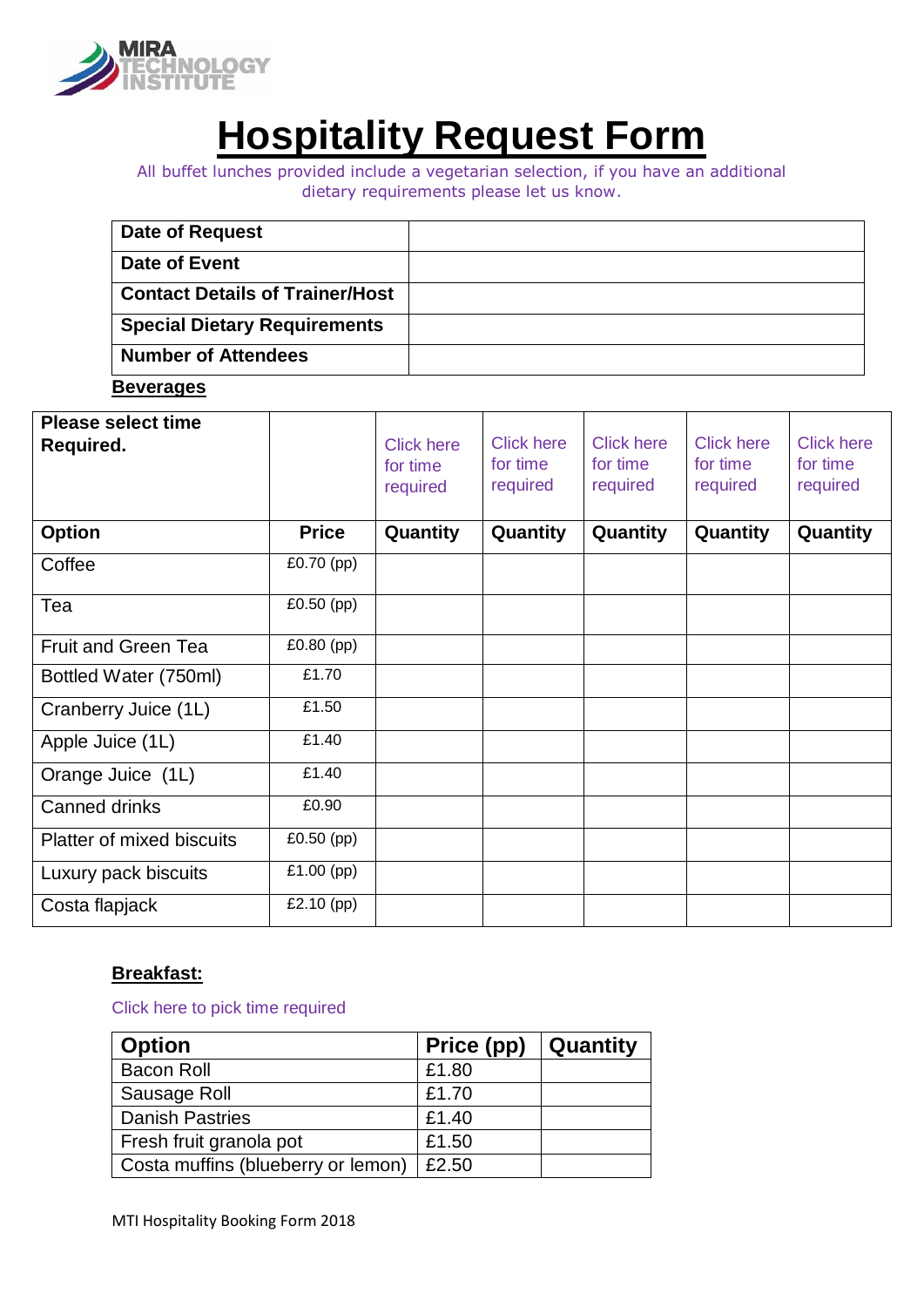

# **Working Lunch:**

Click here to pick time required

Freshly filled speciality breads and wraps *(Selection of freshly baked breads with fillings; roast beef, cheddar cheese and tomato, roast ham salad, tuna mayonnaise, egg mayonnaise and cucumber, chicken salad)*

 $\Box$  Option A (£6.00 pp) Thai chicken Lolli pops, Deli crisps, Fresh fruit skewers

 $\Box$  Option B (£6.00 pp) Freshly made brie, apple, walnut filo parcel. Deli crisps, and Fresh fruit skewers

 $\Box$  Option C (£6.00 pp) Japanese style breaded prawn, Hoi sin chicken, spring onion, water chestnut on gem lettuce and a Fresh fruit platter

 $\Box$  Option D (£6.50pp) Mexican chicken skewer, salsa, Roasted vegetable tartlet, Smoked salmon roulade dill crème cheese, cucumber, and Fresh fruit skewers

# **Finger Buffet:**

Click here to pick time required

Freshly filled speciality breads and wraps

*(Selection of freshly baked breads with fillings to include roast beef, cheddar cheese and tomato, egg mayonnaise and cucumber, chicken salad, tuna, roast ham salad)*

 $\Box$  Option A (£7.90)

Breaded chicken goujon, Persian lamb skewer pomegranate dip, Salmon and tarragon filo parcel, Oriental vegetables on baby gem, Deli crisps and a Fresh fruit platter

# $\Box$  Option B (£7.90)

Moroccan spiced chicken kebabs with sumac and lemon dip, Freshly made lamb kofta, mint and cucumber dressing, Roasted vegetable and mozzarella skewer, Japanese style breaded prawns, and Fresh fruit skewers

## $\Box$  Option C (£7.90)

Salmon, cucumber and dill wraps, Freshly made cranberry and thyme sausage rolls, Cajun chicken skewers, Roasted peppers, feta, olives pesto dressing, chicory leaves, Deli crisps and Fresh fruit skewers

# **V.I.P Finger Buffet (£8.45 pp):**

#### Click here to pick time required

 $\Box$  Freshly filled breads to include seeded and multi grain filled with roast beef and horseradish, cheddar cheese and chutney, egg mayonnaise and rocket, Coronation chicken, tuna chive mayonnaise, roast ham salad. Teriyaki salmon parcel, Shredded duck, spring onion, beanshoots, sesame chicory leaves, Persian chicken skewer, Roasted vegetable, ricotta frittata, Oriental dimsum and a Fresh fruit platter